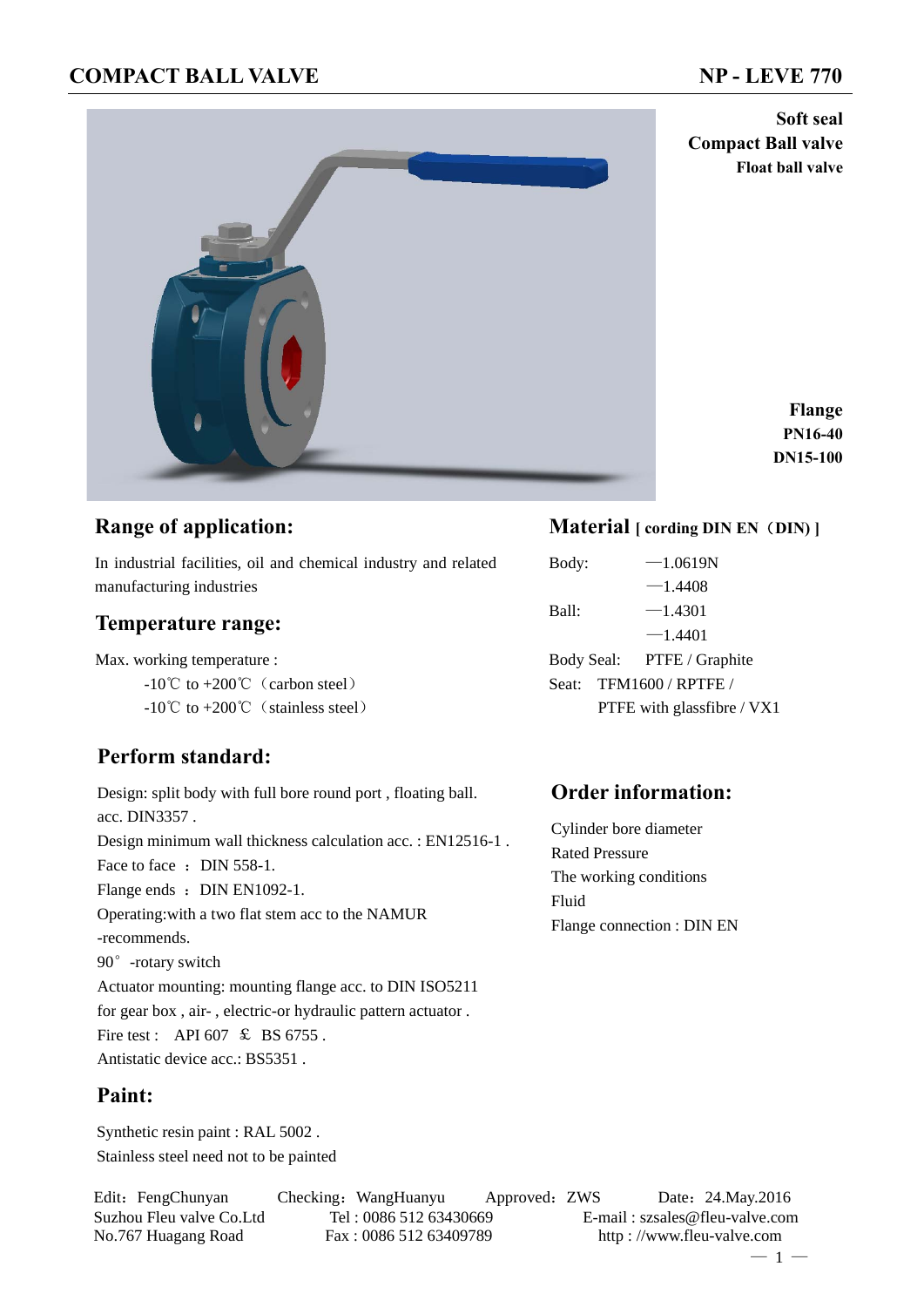133.770 135.770 153.770 155.770

| FIG.   | <b>Pressure</b> | <b>Material</b>                                              | <b>RANGE</b>                                                        |  |
|--------|-----------------|--------------------------------------------------------------|---------------------------------------------------------------------|--|
| 33.770 | PN16            | 1.0619N                                                      | DN15-DN100                                                          |  |
| 35.770 | <b>PN40</b>     | 1.0619N                                                      | DN15-DN100                                                          |  |
| 53.770 | PN16            | 1.4408                                                       | DN15-DN100                                                          |  |
| 55.770 | <b>PN40</b>     | 1.4408                                                       | DN15-DN100                                                          |  |
|        |                 | 17<br>16<br><u>া ব</u><br>IÀ<br>$\overline{\mathbf{4}}$<br>6 | 18<br>23<br>$\overline{\mathbf{3}}$<br>$\overline{\mathbf{c}}$<br>1 |  |

Ball valve with full bore and Flange .

## **Material list**

|                         |              |                                    | <b>Material</b>                    |
|-------------------------|--------------|------------------------------------|------------------------------------|
| NO.                     | Part         | FIG. 153.770 / 155.770             | FIG. 133.770/135.770               |
| $\mathbf{1}$            | Adapter      | 1.4408                             | 1.0619N                            |
| $\mathbf{2}$            | Body seal    | <b>PTFE</b>                        | <b>PTFE</b>                        |
| 3                       | <b>Body</b>  | 1.4408                             | 1.0619N                            |
| $\overline{\mathbf{4}}$ | <b>Ball</b>  | 1.4401                             | 1.4301                             |
| 6                       | Seat         | RPTFE / PTFE with glassfibre / VX1 | RPTFE / PTFE with glassfibre / VX1 |
| 16                      | Lever        | 1.4308                             | GGG40                              |
| 17                      | Gasket       | 1.4301                             | 1.4301                             |
| 18                      | <b>Bolts</b> | $A2-70$                            | 35                                 |
| 23                      | Body seal    | Graphite                           | Graphite                           |

Edit: FengChunyan Checking: WangHuanyu Approved: ZWS Date: 24.May.2016 Suzhou Fleu valve Co.Ltd Tel : 0086 512 63430669 E-mail : szsales@fleu-valve.com<br>No.767 Huagang Road Fax : 0086 512 63409789 http : //www.fleu-valve.com

http : //www.fleu-valve.com  $-2-$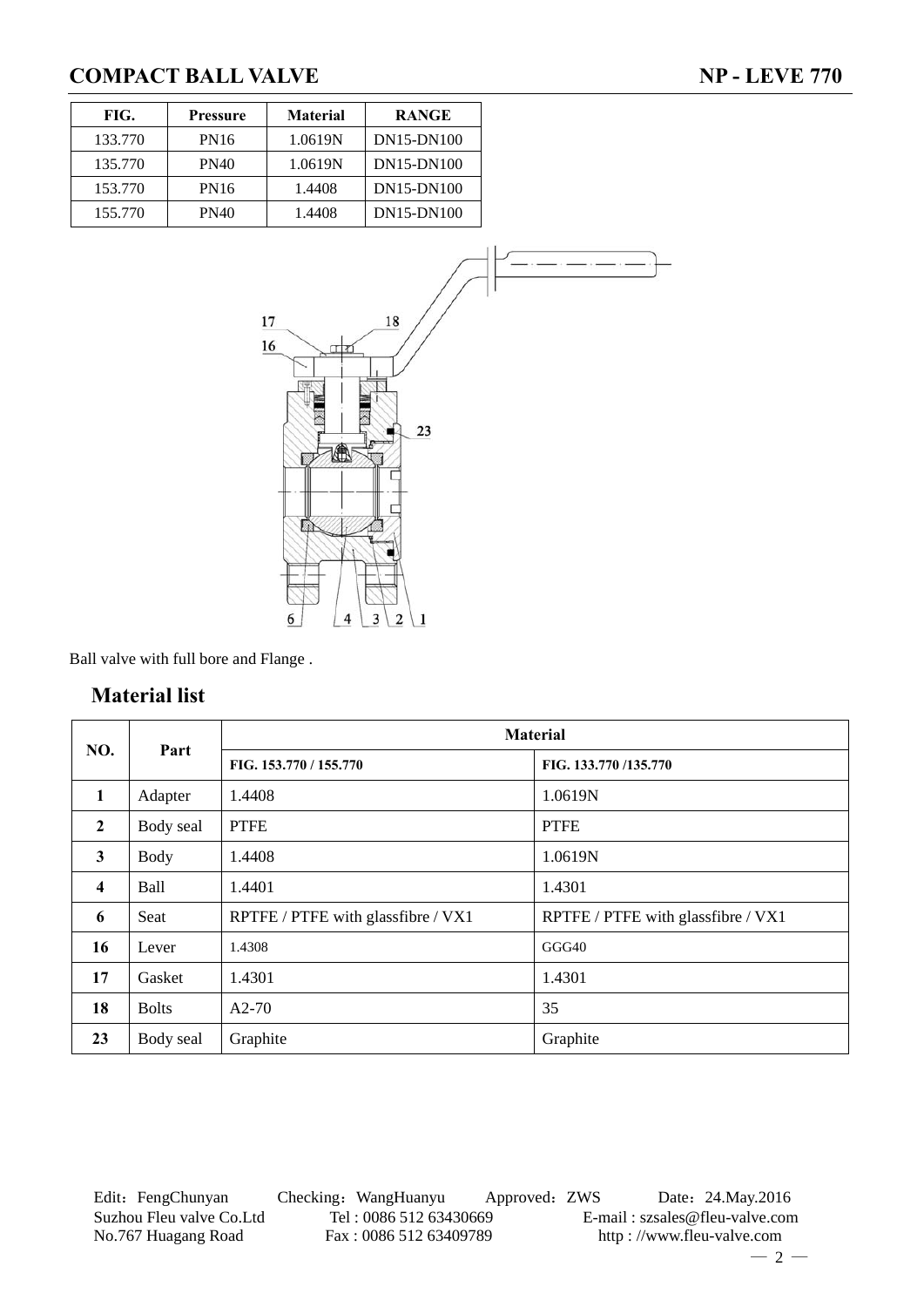# **Stopfbuchs-Varianten**

**VGS PTFE + GRAPHITE + SPRING** (**TA AIR + FIRE SAFE**)



## **Material list**

| NO. | Part              |                        | <b>Material</b>      |  |
|-----|-------------------|------------------------|----------------------|--|
|     |                   | FIG. 153.770 / 155.770 | FIG. 133.770/135.770 |  |
| 9   | Thrust bearing    | $PTFE+25\%$ glass      | $PTFE+25\%$ glass    |  |
| 10  | <b>Stem</b>       | $17-4$ PH $/ 1.4401$   | 17-4PH / 1.4401      |  |
| 11  | Packing           | <b>PTFE</b>            | <b>PTFE</b>          |  |
| 12  | Packing           | <b>PTFE</b>            | <b>PTFE</b>          |  |
| 13  | Metal-ring        | 1.4401                 | 1.4401               |  |
| 14  | Packing           | Graphite               | Graphite             |  |
| 15  | Gland             | 1.4401                 | C22.8                |  |
| 20  | Bearing           | $PTFE+30\%C$           | PTFE+30%C            |  |
| 21  | Belleville spring | 17-7PH                 | 17-7PH               |  |
| 22  | Metal-ring        | 1.4401                 | 1.4401               |  |
| 23  | Body seal         | Graphite               | Graphite             |  |

# **Dimension List**



| <b>DN</b>      | 15              | 20   | 25              | 32              | 40   | 50               | 65   | 80   | 100  |
|----------------|-----------------|------|-----------------|-----------------|------|------------------|------|------|------|
| ФF             | 50              | 50   | 50              | 50              | 70   | 70               | 70   | 102  | 102  |
| $\Phi G$       | M6              | M6   | M6              | M6              | M8   | M8               | M8   | M10  | M10  |
| ФН             | 35              | 35   | 35              | 35              | 55   | 55               | 55   | 70   | 70   |
| L              | 19.5            | 25.6 | 34.5            | 34.5            | 38   | 38               | 44   | 50   | 50   |
| $\bf{O}$       | 10.7            | 12.8 | 20.7            | 20.7            | 23.8 | 23.8             | 30.3 | 32.8 | 32.8 |
| $\mathbf N$    | 8.8             | 12.8 | 13.8            | 13.8            | 14.2 | 14.2             | 13.7 | 17.2 | 17.2 |
| Q              | 11              | 11   | 14              | 14              | 17   | 17               | 17   | 19   | 19   |
| $\Phi$ R       | 14              | 14   | 18              | 18              | 22   | 22               | 22   | 26   | 30   |
| S              | 2               | 2    | 2               | 2               | 3    | 3                | 3    | 3    | 3    |
| <b>ISO5211</b> | F <sub>05</sub> | F05  | F <sub>05</sub> | F <sub>05</sub> | F07  | F <sub>0</sub> 7 | F07  | F10  | F10  |

Edit: FengChunyan Checking: WangHuanyu Approved: ZWS Date: 24.May.2016 Suzhou Fleu valve Co.Ltd Tel : 0086 512 63430669 E-mail : szsales@fleu-valve.com<br>No.767 Huagang Road Fax : 0086 512 63409789 http : //www.fleu-valve.com No.767 Huagang Road Fax : 0086 512 63409789 http : //www.fleu-valve.com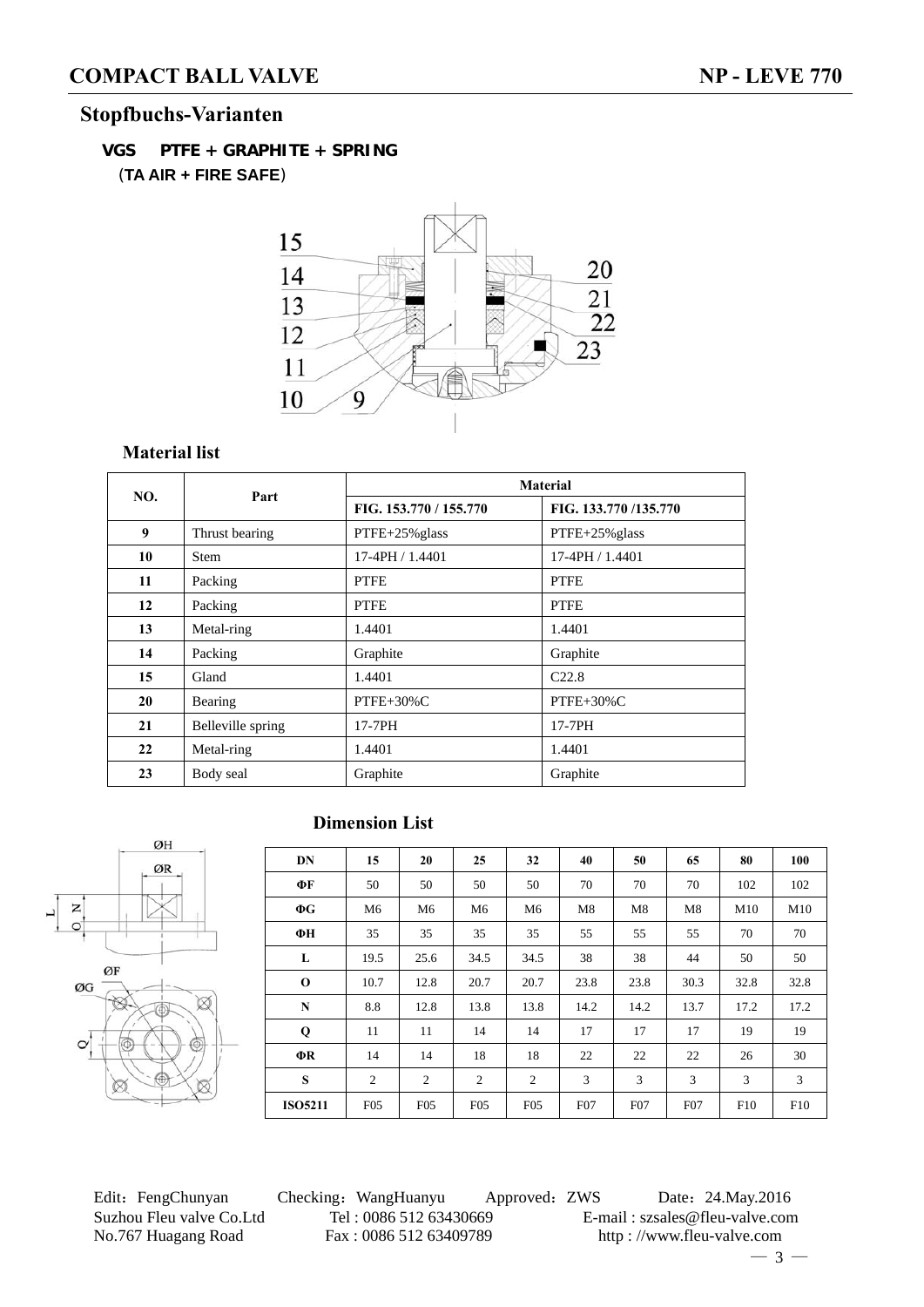| FIG.    | Pressure    | <b>Material</b> | <b>RANGE</b> |
|---------|-------------|-----------------|--------------|
| 133.770 | <b>PN16</b> | 1.0619N         | DN15-DN100   |
| 135,770 | PN40        | 1.0619N         | DN15-DN100   |
| 153.770 | PN16        | 1.4408          | DN15-DN100   |
| 155,770 | PN40        | 1.4408          | DN15-DN100   |



Ball valve with full bore and Flange . Flange end: DIN EN 1092-1 Form B; Face to face: EN558-1 .

| PN     | DN         | dL         | L   | $\mathbf{l}_1$ | D          | K          | $n-d2$  | $d4\times f$ | Weight |
|--------|------------|------------|-----|----------------|------------|------------|---------|--------------|--------|
|        | 15         | $\Phi$ 15  | 50  | 25             | $\Phi$ 95  | $\Phi$ 65  | $4-M12$ | $\Phi$ 45x2  | 1.8    |
| 16(40) | 25         | $\Phi$ 25  | 60  | 30             | $\Phi$ 115 | $\Phi$ 85  | $4-M12$ | $\Phi$ 68x2  | 3.4    |
|        | 40         | $\Phi$ 40  | 80  | 40             | $\Phi$ 150 | $\Phi$ 110 | $4-M16$ | $\Phi$ 88x2  | 6.8    |
|        | 50         | $\Phi$ 50  | 95  | 47.5           | $\Phi$ 165 | $\Phi$ 125 | $4-M16$ | $\Phi$ 102x3 | 9.6    |
|        | 65         | $\Phi$ 65  | 110 | 55             | $\Phi$ 185 | $\Phi$ 145 | $4-M16$ | $\Phi$ 122x3 |        |
| 16     | 80         | $\Phi$ 80  | 145 | 72.5           | $\Phi$ 200 | $\Phi$ 160 | 8-M16   | $\Phi$ 138x3 |        |
|        | <b>100</b> | $\Phi$ 100 | 170 | 85             | $\Phi$ 220 | $\Phi$ 180 | 8-M16   | $\Phi$ 158x3 |        |
|        | 65         | $\Phi$ 65  | 110 | 55             | $\Phi$ 185 | $\Phi$ 145 | 8-M16   | $\Phi$ 122x3 |        |
| 40     | 80         | $\Phi$ 80  | 145 | 72.5           | $\Phi$ 200 | $\Phi$ 160 | 8-M16   | $\Phi$ 138x3 |        |
|        | <b>100</b> | $\Phi$ 100 | 170 | 85             | $\Phi$ 235 | $\Phi$ 190 | $8-M20$ | $\Phi$ 162x3 |        |

## **Dimension List**

Edit: FengChunyan Checking: WangHuanyu Approved: ZWS Date: 24.May.2016 Suzhou Fleu valve Co.Ltd Tel : 0086 512 63430669 E-mail : szsales@fleu-valve.com<br>No.767 Huagang Road Fax : 0086 512 63409789 http : //www.fleu-valve.com No.767 Huagang Road Fax : 0086 512 63409789 http : //www.fleu-valve.com